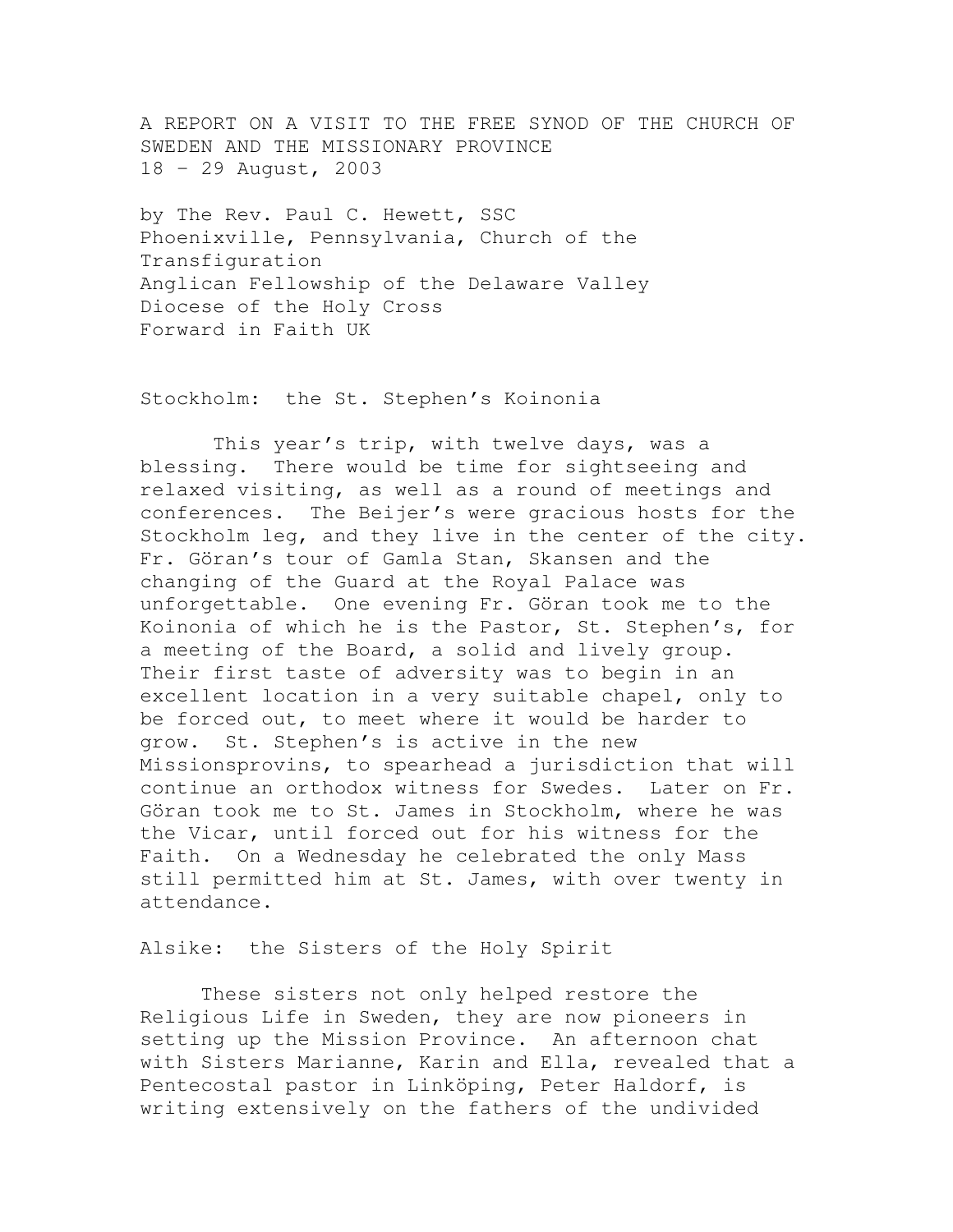Church, showing the patristic understanding of life in the Holy Spirit, in books such as Drink Deeply of the Spirit. John Zizioulas, a Greek Orthodox, deals with this theme in his Being as Communion. After supper Sister Karin led a choir practice in the Parish Church next door, and it was good to see how the Parish Church and Convent live and work side by side. The next day we drove to the annual Church Union Conference in Uppsala.

Uppsala: the Church Union Conference

 The theme of this year's three day Conference at the University was "He has made us and we are His: on the call to live in the Swedish Church." The Church Union is analogous to its namesake in England: a well established group for continuous education and renewal of clergy and laity in Catholic Faith and Practice. Some nine lectures, seven seminars and a number of sermons were given, touching on liturgy, prayer, theology, Scripture, ecclesiology, and mission. When Dr. Folke Olofsson, a Docent of the University and Vicar of Rasbo, spoke on the Church's basic structure, he presented an icon of Mary holding the infant Jesus, His cheek pressing against hers. That point of contact between Mother and Son shows us everything we need to know about the Church.

 Another highlight of the Conference was the opportunity to meet the nearby Benedictines; it will be important to visit them on the next trip. I met Sister Gerd Swensson, who is very knowledgeable about both the churches in Sweden and England. She would like to see the spread of the Society of the Holy Cross, a secular institute for orthodox Anglican priests, to traditionalist priests in Sweden. As a priest of the Society, I gave her encouragement with this. Among many other new acquaintances was Birgitta Peterson, a physician who lives in New York and spends time in Sweden, and helped me with translations.

THE MISSION PROVINCE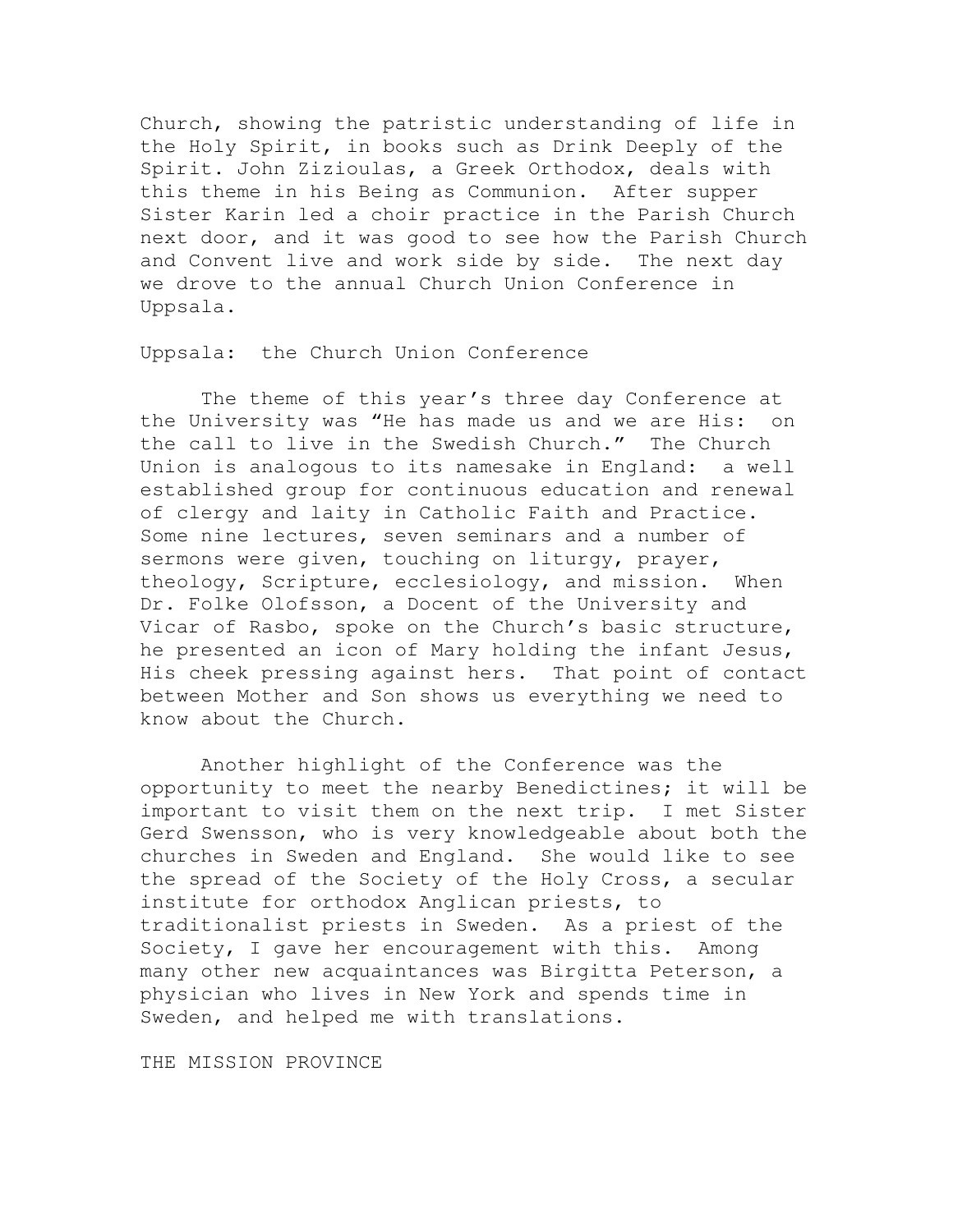On Saturday afternoon Sister Marianne and I left the Conference to go to Stockholm, to attend a steering committee meeting of the Mission Province, comprised of over a dozen people, clergy, lay and religious, and chaired by Fr. Bengt Birgersson, Mission Secretary and Professor of the School of Theology in Göteborg.

 The Mission Province is a natural outgrowth of the Free Synod, and can relate to it as a reconnaissance unit that guides the infantry. The bishops who help the Mission Province will come initially from abroad, from Kenya, for example. And the Missouri Synod in the United States is increasingly active in assisting traditionalist Lutherans not only in Latvia but now in Sweden. Creative possibilities as well as tensions are found in the Mission Province's coalition of three strands from Swedish Church life: the high church, the evangelical/confessionalist and the pietistic, or we might say, charismatic.

 I was asked to give a report on our experience with the continuing church movement in the United States and its relationship with Forward in Faith/UK and Forward in Faith/NA. We can now see the possibility of one province in the United States for all orthodox Episcopalians, that together with the Mission Province, FiF/UK, and the Nordic Catholic Church, can journey through the wilderness to our convergence with Rome and Orthodoxy.

 After the meeting there was a treat at the Beijers' of an authentic Swedish supper, and the next morning I took an early train back to Uppsala to the Church Union's High Mass at the Cathedral, where I was invited to concelebrate. That afternoon Fr. Folke Olofsson picked me up for the short trip to Rasbo, his Parish.

## RASBO: THE ANCIENT PARISH

 It is a pleasure to visit the Olofssons. On Monday afternoon we had a long walk in the Nordic countryside, and in a copse of fir trees found some mushrooms which Ann cooked with the supper. The Parish that Fr. Folke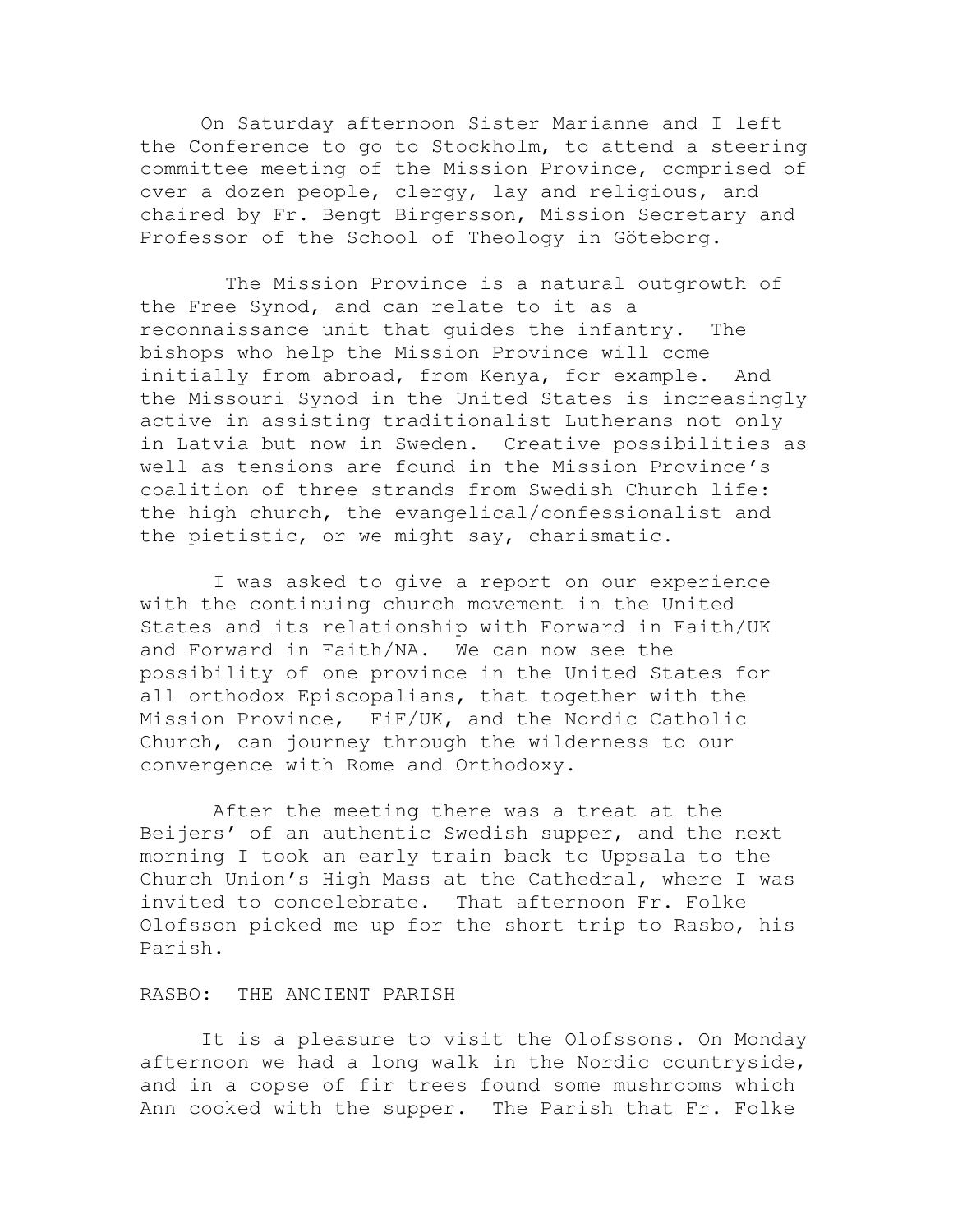serves was founded in the early middle ages, and is the Church in that place. As priest, pastor, theologian and poet, he has ministered there, and also the wider Church, with his lectures and published works. A collection of Fr. Folke's poems is now available in the bookstores.

 The mission of the Rasbo prästgård, and parishes like it, is to the people who live there, and there is a primary school for the children. Such parishes can also serve as ballast in the hull of the Free Synod and the Mission Province. They can be a steadying influence, with orthodox priests at the helm, and can be launching pads into places like Uppsala. On Tuesday morning I took a train to Göteborg, to meet up with Fr. Rolf Pettersson.

## GÖTEBORG: ST. PAUL'S

 Fr. Rolf is now the Curate at St. Paul's, a newer parish born of the industrial revolution in Sweden's second largest city, and Scandinavia's largest port. During the tour of St. Paul's, Fr. Rolf explained that the Parish is what we would call "Prayer Book Catholic," and is large, active and well-led; the Vicar is a solid believing priest, Fr. Stig Andersson. The place had the feel of a genuinely Christ-centered community, and one weekday evening Mass had a large congregation. There is an abundance of ministries and missions flowing out of St. Paul's, which would make the Parish's patron proud. One of Fr. Rolf's ministries is, with Fr. Göran, to edit the Svensk Pastoraltidskrift, a bi-monthly orthodox journal for the Church.

We drove to the Petterssons' home in Lilla Edet, about 30 miles to the north, for supper. Fr. Rolf and Kiki have three children, Erik, Mikael and Karolina. Learning Swedish was made easier by the discovery of Erik's comic books, (Calvin and Hobbs among them) and one evening the family presented me with the Swedish keyboard now in use for this report. Kiki, who works in the local library, brought immensely helpful videos made for immigrants.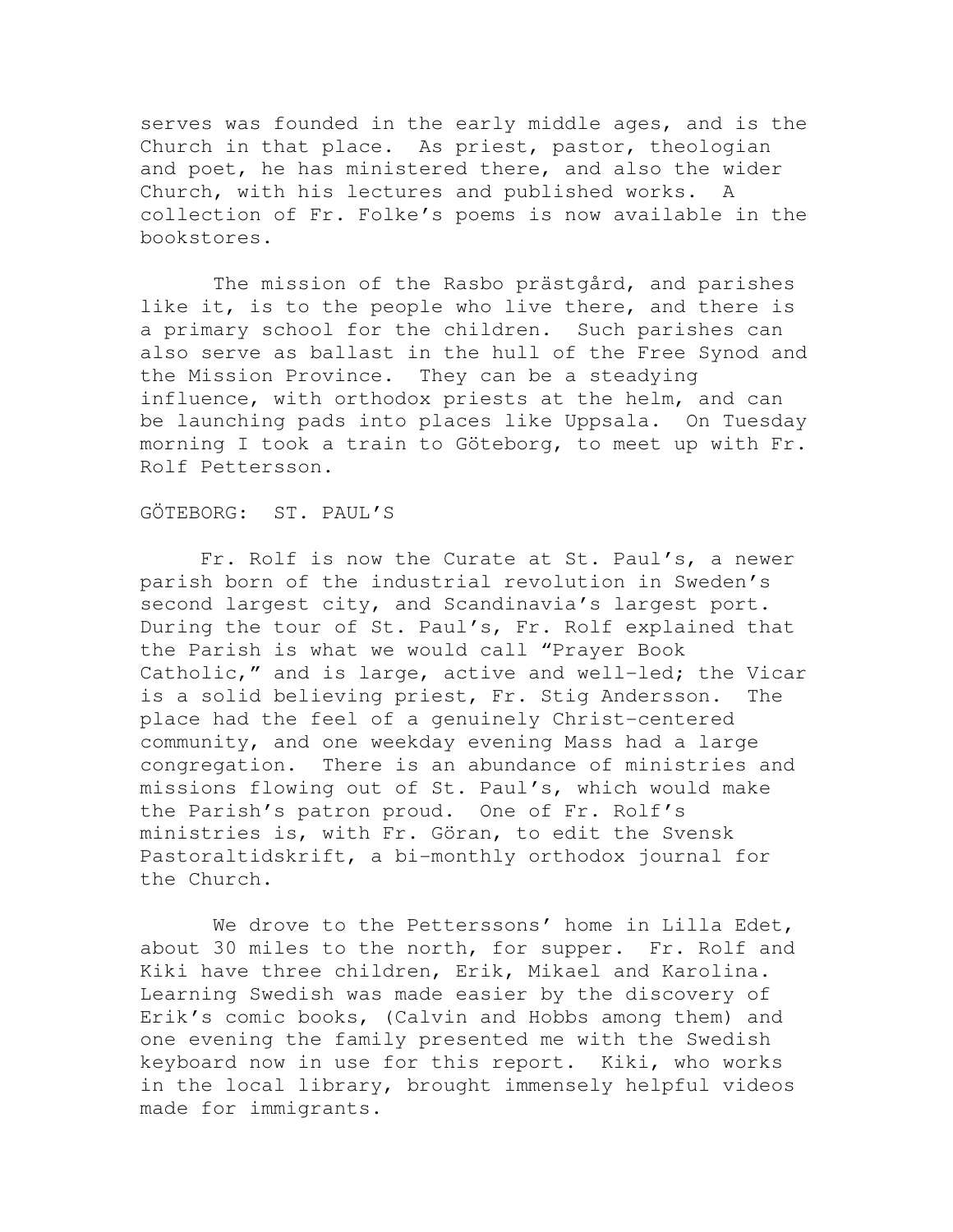## GÖTEBORG: SCHOOL OF THEOLOGY

 On Thursday Fr. Rolf took me back to Göteborg for lunch with Fr. Bengt Birgersson of the School of Theology (Peter Isaac Béens Utbildningsstiftelse), which is serving the Mission Province as a Seminary. The School is in rented facilities alongside the University, in a busy part of the city. There was an opportunity to meet the Rector, Dr. Rune Imberg, and faculty and student members. There are 15 full time students. Dr. Jeffrey Gibbs of the Missouri Synod also visited the Seminary recently and said,

The…Church of Sweden is thoroughly infected with skepticism and liberalism. I was told that pastoral candidates need not believe in the deity of Christ…but as He ever does, God has preserved for Himself a remnant in the Church…The faculty and the students at the Lutheran School of Theology in Gothenberg are part of that believing remnant of genuine Lutheranism that still seeks to serve and reach out with a pure Law and Gospel message. They are eager to study the Holy Scriptures. So I went and lectured on the gospel of Matthew…Our friends and fellow confessors in Gothenberg live in a thoroughly secularized society…their faith is under pressure, and their devotion is one that is being tested by fire.

 After returning to Lilla Edet with Fr. Rolf, we had supper and a quiet evening for reflection on what the Holy Spirit is doing in Christ's Body, to gather the remnants in the wilderness, where He can, through fiery trials, prepare us for the Promised Land. Early the next morning Fr. Rolf drove me to the airport in Göteborg, for a flight to Newark by way of Oslo. In October, at the Forward in Faith Assembly in London, it will be possible to meet again with Fr. Roald Flemestad of the Nordic Catholic Church in Norway, and with Fr. Göran Beijer.

CONCLUSION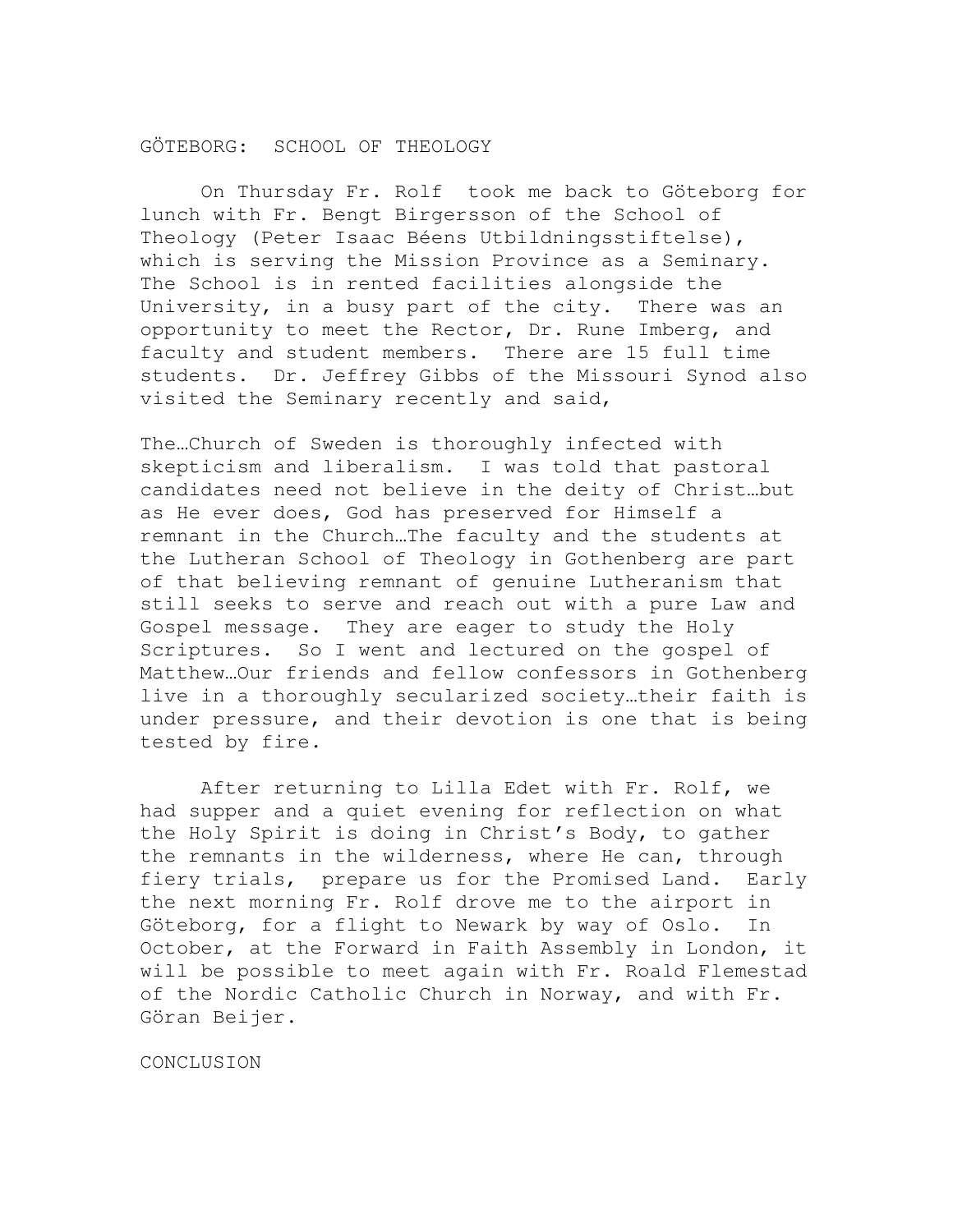Cold gnostic darkness has spread over significant portions of the Western Church and perhaps the "rule of thirds" applies, and a third of the heavenly lights have been extinguished (Rev. 8:12). It sometimes seems that a third are faithful, a third are in rebellion and a third are indifferent. Regarding the established state churches and the main line churches, the rebellion against Catholic truth and order can be so entrenched that we are driven to Jeremiah 19 for a parallel. The destruction of Jerusalem was set in motion when God told Jeremiah to break the pottery flask. The realignment of the churches is well under way, and the issue is the Incarnation. Those who believe that Jesus is God in the flesh are lining up on one side, and those who deny this, and seek to redefine human nature, and foment the culture of death, are lining up on the other. In many churches the gnostics are dominant and totalitarian.

 In the Church of Sweden, as in the Episcopal Church, sophisticated, high-tech gulags are wellestablished, to marginalize and eliminate all opposition, and the gnostics are becoming more brazen. Meanwhile, the orthodox remnants are finding ways to connect with each other, and our convergence point is going to have to be the consensus of the undivided Church of the first millennium. When the Church was visibly one the creative juices could flow together, and we have suffered for lack of that since the Great Schism. 16th century confessional statements, as important as they are historically, are not going to hold us in the ferocious storms that are coming. We are facing issues of the early centuries of the Church's life, gnosticism and Arianism among them, and now the Lord is gathering His remnants. We can delight in discovering the remnants, the pious, the holy, the faithful in the land.

 As we warm up our communications with the Greeks and Russians and other Eastern Orthodox bodies, we can work with them on the agenda set forth in Pope John Paul II's Encyclical Ut Unim Sint, "to reflect with him in light of Scripture and the earliest practices of the Church on ways to reshape the exercise of the Petrine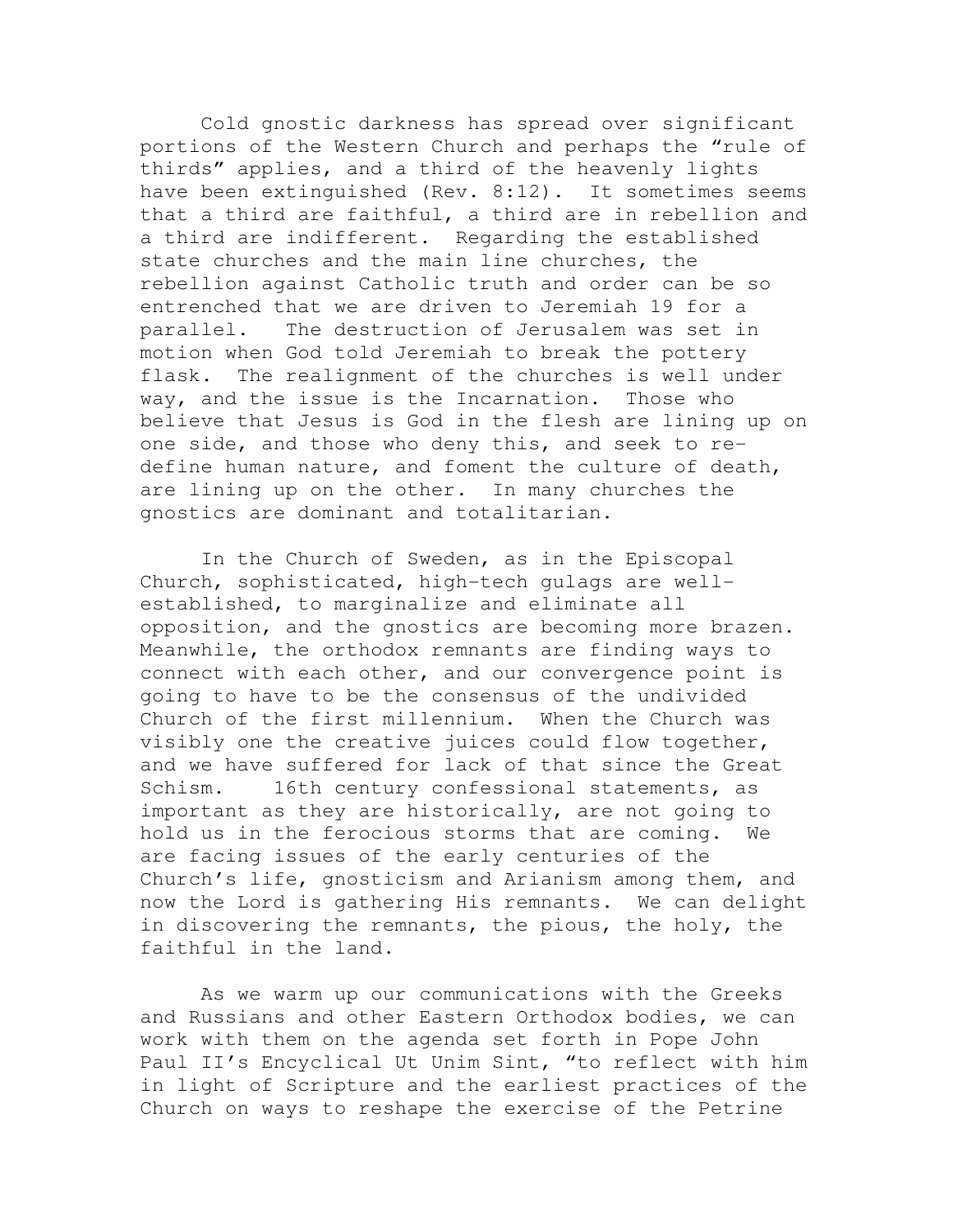Office." (Robert George, "The Divisions We Must Sustain," Touchstone, Vol. 16, No. 6, p. 51) John Paul's encyclicals are just barely being unpacked, and his invitation in Ut Unim Sint awaits a coordinated response. The Eastern Orthodox will be setting much of the theological agenda of the 21st century. John Zizioulas' Being As Communion is, for example, a masterpiece on ecclesiology. Much of our practical agenda is going to come from Solzhenitsyn's Harvard commencement address.

 The link that the Free Synod and the Nordic Catholic Church have built over the years with Forward in Faith UK is going to prove invaluable. In the United States, we are strengthening our link with FiF UK by sending over a dozen people to the Assembly in London in October.

 The Missionary Province may find that the coalition of high church, confessionalist and pietistic elements is a blessing in disguise. The high church is the dogmatic and skeletal framework in the Body, the evangelical or confessionalist is the muscle, and the pietistic or charismatic is the heart. Our Lord is of course to be the Head. The devil wants to separate these elements from each other, and pick them off one at a time. In the saints, we see a fusion of all three. The Catholic Church includes all three. Dogma, missionary zeal and warmth of holiness are inseparable.

 The Church's life and witness, in its fullness, will entail a synergy between the parish, the diocese, the seminary and the religious life. It is very important that we try to keep all four working dynamically together.

 An issue that has troubled us in the United States is the relationship between the continuing churches and the group that wanted to stay inside and fight (FiF/NA). Our movement, at its most creative, would opt for a model that sees the continuing churches as reconnaissance units, and those still inside as the infantry. Those of us in the continuing churches could be the trail blazers, charting a course forward,